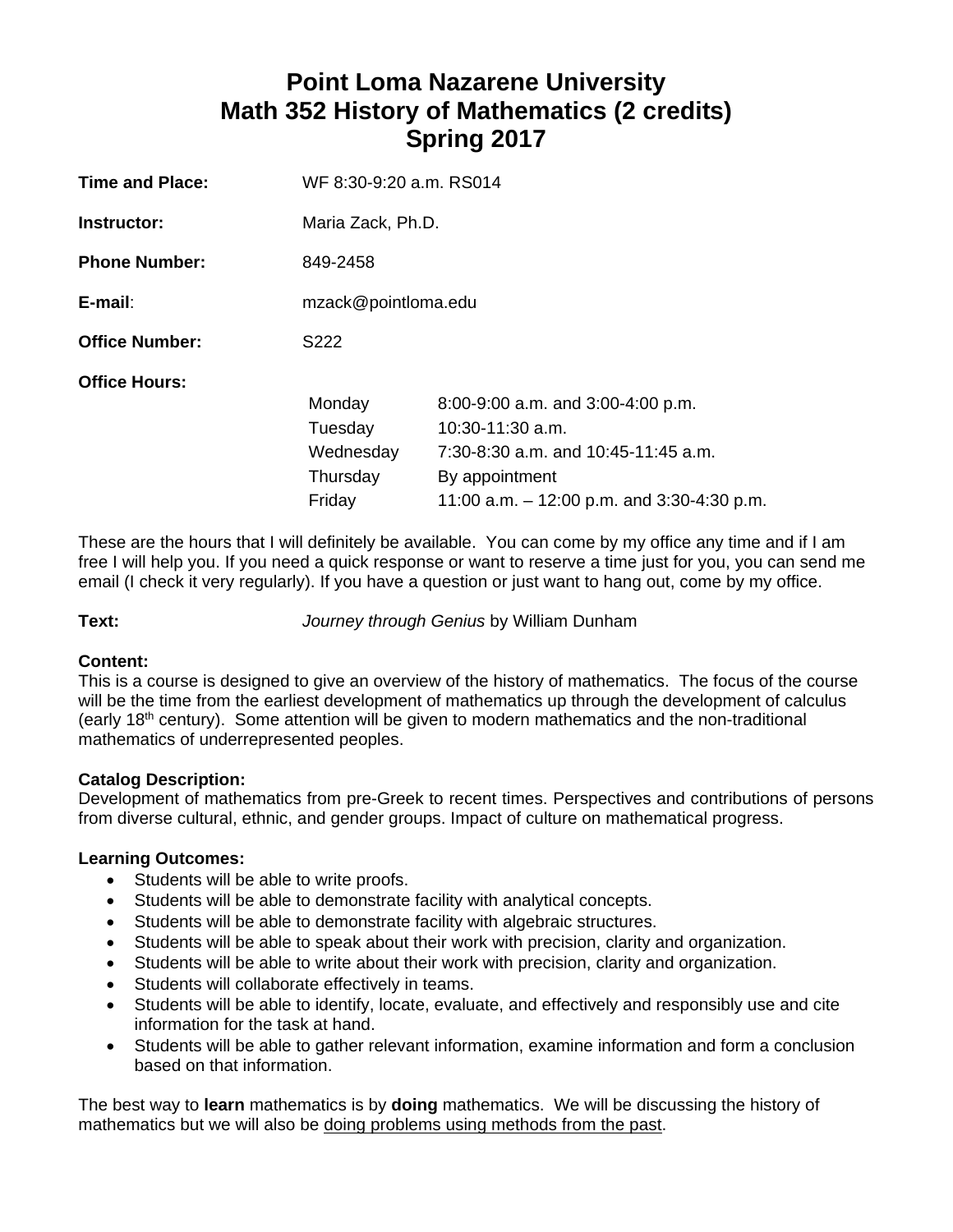# **Grading:**

Grades are based on the total number of points accumulated throughout the course. The points for each activity are:

| <b>Homework</b>      | 300  |
|----------------------|------|
| Mid-term Project     | 200  |
| <b>Timeline</b>      | 200  |
| <b>Final Project</b> | 300  |
| <b>Total Points</b>  | 1000 |

Approximate minimal points required to obtain a given grade are:

|                          |             | в          |            |            |
|--------------------------|-------------|------------|------------|------------|
|                          |             | (875, 900) | (775, 800) | (675, 700) |
|                          | [925, 1000] | [825, 875] | [725, 775] | [625, 675] |
| $\overline{\phantom{a}}$ | [900, 925]  | [800, 825] | [700, 725) | [600, 625] |

Note that scores of 599 or lower will result in an F.

#### **Homework:**

Homework will be assigned each day at the end of class. All homework assigned in a week will be **due in class** the next Thursday. No late homework will be accepted except by prior arrangement or with a documented emergency. Homework assignments are posted in Canvas. The object of the homework is to learn how to do the problems so I expect to see calculations on your homework using the terminology and methods of the class and not just the answer. A random selection (the same for all people) of the problems will be graded on any homework assignment.

# **Mid-term Group Project:**

This project will focus on the period of 200-1400 AD. You will be asked to choose a particular mathematical topic to research and present. This project will be done in groups and your presentations will be approximately 5 minutes and will be given in class on the day listed in the schedule.

# **Timeline:**

Students will be required to create a "mathematical" timeline based on reading in the text and the midterm presentations. Each mathematical event/person should be recorded with a date and a one to two sentence summary of the event (e.g. "The Elements was published"). This timeline should also include at least five major events from general history for each century. If you stay on top of this and do it weekly, it should be no problem. The timeline will be due the last day of class.

# **Final Project:**

You will be given a list of books of mathematical biographies and popular writing on mathematics. You will need to select one book, read it, write a paper on it and give a 7-10 minute presentation during the time of the final. **The final is MONDAY MAY 1, 7:30-10:00 A.M.** 

#### **Final Exam: Date and Time:**

The final exam date and time is set by the university at the beginning of the semester and may not be changed by the instructor. This schedule can be found on the university website and in th course calendar. No requests for early examinations will be approved. Only in the case that a student is required to take three exams during the same day of finals week, is an instructor authorized to consider changing the exam date and time for that particular student.

# **University Mission:**

Point Loma Nazarene University exists to provide higher education in a vital Christian community where minds are engaged and challenged, character is modeled and formed, and service is an expression of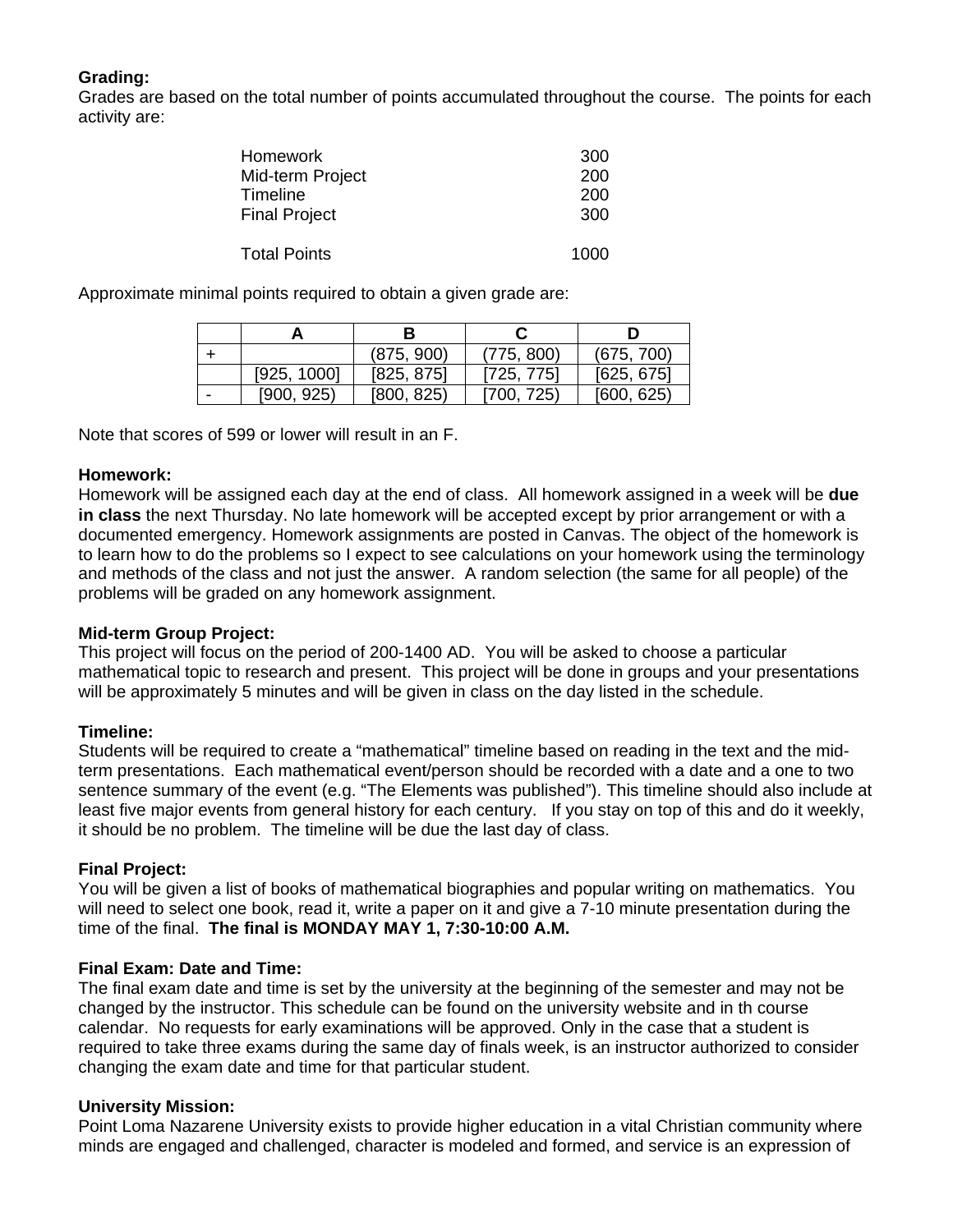faith. Being of Wesleyan heritage, we strive to be a learning community where grace is foundational, truth is pursued, and holiness is a way of life.

#### **Department Mission:**

The Mathematical, Information, and Computer Sciences department at Point Loma Nazarene University is committed to maintaining a curriculum that provides its students with the tools to be productive, the passion to continue learning, and Christian perspectives to provide a basis for making sound value judgments.

#### **Attendance:**

Attendance is expected at each class session. In the event of an absence you are responsible for the material covered in class and the assignments given that day.

Regular and punctual attendance at all classes is considered essential to optimum academic achievement. If the student is absent from more than 10 percent of class meetings, the faculty member can file a written report which may result in de-enrollment. If the absences exceed 20 percent, the student may be de-enrolled without notice until the university drop date or, after that date, receive the appropriate grade for their work and participation. See

http://catalog.pointloma.edu/content.php?catoid=24&navoid=1581#Class\_Attendance in the Undergraduate Academic Catalog.

#### **Class Enrollment:**

It is the student's responsibility to maintain his/her class schedule. Should the need arise to drop this course (personal emergencies, poor performance, etc.), the student has the responsibility to follow through (provided the drop date meets the stated calendar deadline established by the university), not the instructor. Simply ceasing to attend this course or failing to follow through to arrange for a change of registration (drop/add) may easily result in a grade of F on the official transcript.

#### **Academic Accommodations:**

If you have a diagnosed disability, please contact PLNU's Disability Resource Center (DRC) within the first two weeks of class to demonstrate need and to register for accommodation by phone at 619-849- 2486 or by e-mail at DRC@pointloma.edu. See Disability Resource Center for additional information. For more details see the PLNU catalog:

http://catalog.pointloma.edu/content.php?catoid=24&navoid=1581#Academic\_Accommodations

Students with learning disabilities who may need accommodations should discuss options with the instructor during the first two weeks of class.

# **Academic Honesty:**

Students should demonstrate academic honesty by doing original work and by giving appropriate credit to the ideas of others. Academic dishonesty is the act of presenting information, ideas, and/or concepts as one's own when in reality they are the results of another person's creativity and effort. A faculty member who believes a situation involving academic dishonesty has been detected may assign a failing grade for that assignment or examination, or, depending on the seriousness of the offense, for the course. Faculty should follow and students may appeal using the procedure in the university Catalog. See http://catalog.pointloma.edu/content.php?catoid=24&navoid=1581#Academic\_Honesty for definitions of kinds of academic dishonesty and for further policy information.

#### **Copyright Protected Materials:**

Point Loma Nazarene University, as a non-profit educational institution, is entitled by law to use materials protected by the US Copyright Act for classroom education. Any use of those materials outside the class may violate the law.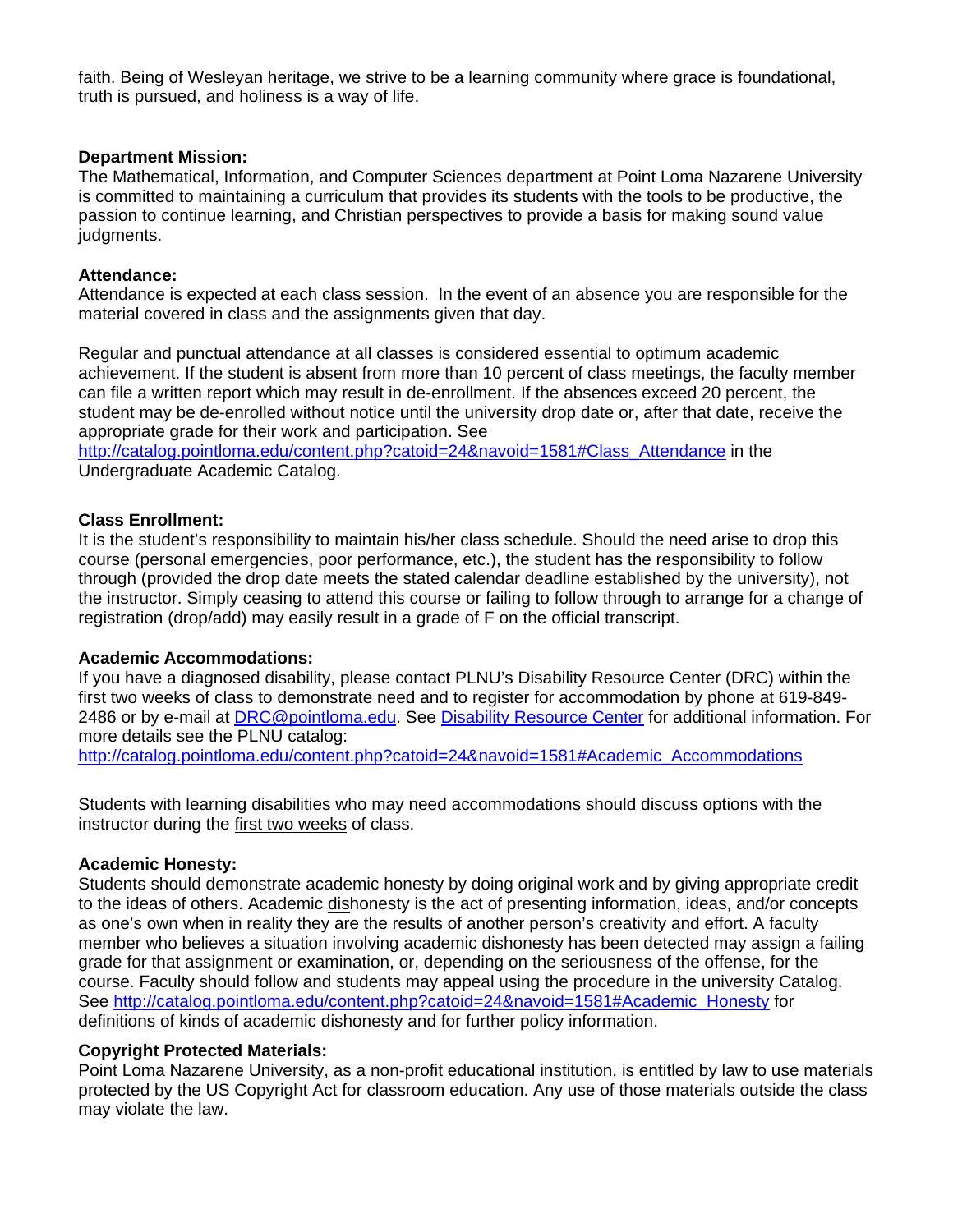# **Credit Hour:**

In the interest of providing sufficient time to accomplish the stated course learning outcomes, this class meets the PLNU credit hour policy for a 2 unit class delivered over 15 weeks. Specific details about how the class meets the credit hour requirements can be provided upon request.